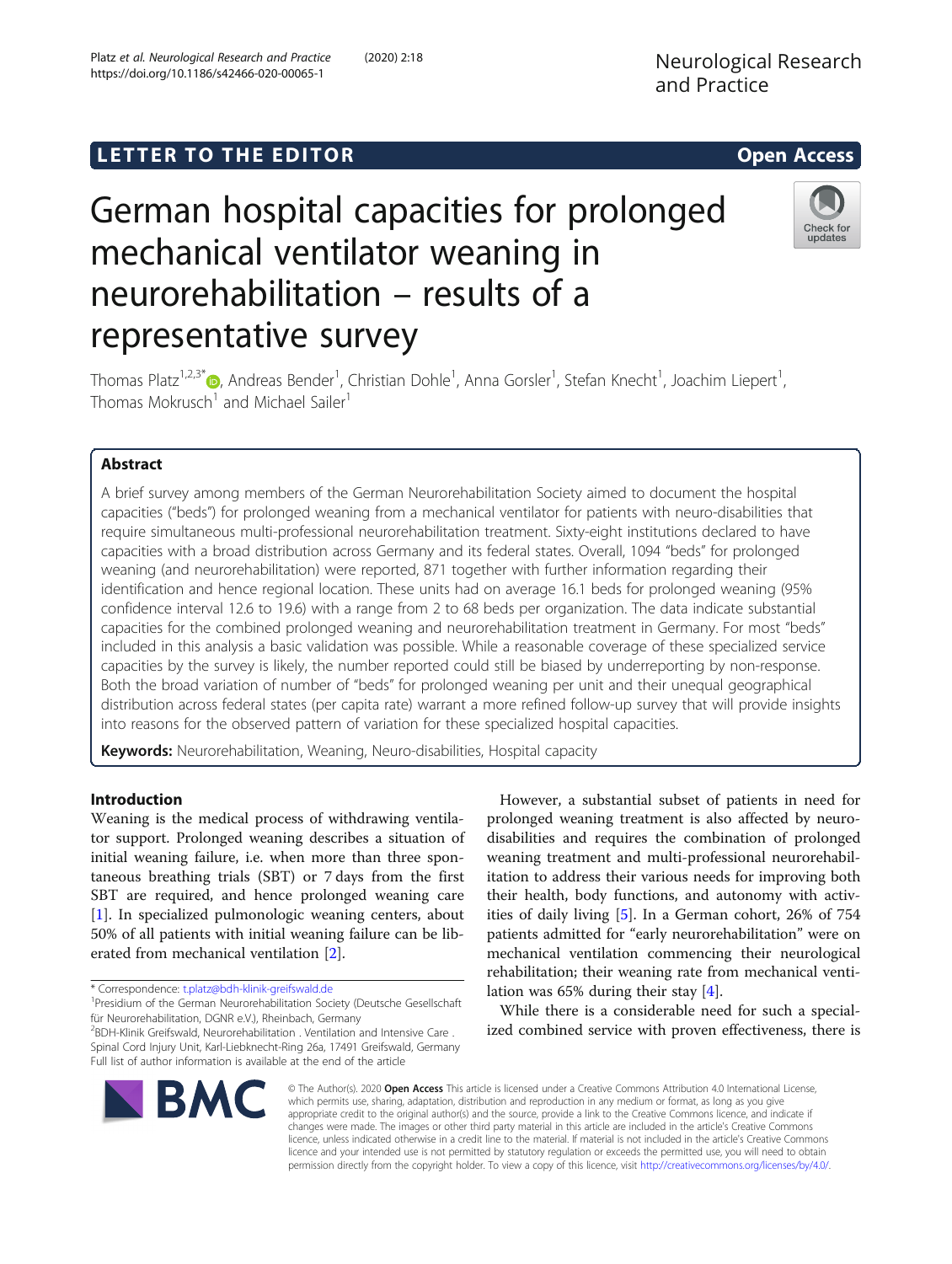a lack of knowledge about such hospital capacities that are currently available in Germany.

The German Neurorehabilitation Society (Deutsche Gesellschaft für Neurorehabilitation, DGNR e.V.) conducted a survey among its members to document hospital capacities ("beds") for prolonged weaning for patients with neuro-disabilities that require simultaneous multiprofessional neurorehabilitation treatment ("neuro-weaning beds").

### Methods

By email invitation end of December 2019 and a repeated invitation at the beginning of January 2020, 381 members of the DGNR were invited to participate in a short online survey. They were asked to answer two questions hosted on the platform invote.de (provided by Netzmanufaktur GmbH, Theaterstraße 4, 01067 Dresden):

- 1. Number of "neuro-weaning beds" in their hospital
- 2. Combined question to indicate number of "neuroweaning beds", organizational background (acute care hospital versus rehabilitation facility), name of the hospital, and name of head of department.

By repeating the question for number of beds and by asking for more detailed (identifying) information, the validation of entries was sought to be promoted. In addition, society members were encouraged to make sure within their hospital by contact with their head of department that data entry was provided only once per hospital to prevent reporting in duplicate.

All entries were screened for validity. Based on hospital name and head of department name the location of each unit within one of 16 German Federal states was coded.

The number of "neuro-weaning beds" per federal state was divided by population statistics for that state as published by the German Federal Agency for Statistics [\[7](#page-3-0)] to obtain the rate of "neuro-weaning beds" per 1.000.000 inhabitants.

Descriptive statistics were generated using the software package SAS.

#### Results

Sixty-nine of a total of 123 survey respondents indicated that their hospital provides capacities for combined prolonged weaning and neurorehabilitation ("neuro-weaning beds").

One entry was regarded as "invalid entry": The entry stated "135" (beds) without further information and was not used for the descriptive statistics (as stated below).

The 68 remaining units had a total of 1094 "neuroweaning beds", on average 16.1 beds (95% confidence interval 12.6 to 19.6) with a range from 2 to 68 beds per

organization. Given a total population of 82.792 thousand inhabitants in Germany [[7\]](#page-3-0) this statistic would imply a capacity of 13.2 "neuro-weaning beds" per  $10<sup>6</sup>$ inhabitants.

As a sensitivity analysis we further analyzed the subset of data from units that gave more detailed (identifying) information  $(n = 57)$ . Collectively these units reported 871 "neuro-weaning beds" with on average 15.3 beds for prolonged weaning (95% confidence interval 11.7 to 18.8) and a range from 2 to 68 beds per organization. Three of these units were specialized for health care in children and adolescents (22 beds), two units for people with spinal cord injury (12 beds).

The (subset of) units that reported "neuro-weaning beds" together with their identification served as basis to describe their distribution across federal states in Germany (see Table [1\)](#page-2-0).

#### **Discussion**

This representative survey indicated substantial hospital capacities for combined prolonged weaning and neurorehabilitation with a total of 1094 "neuro-weaning beds" in Germany. For 871 of these "neuro-weaning beds" identifying information was available supporting the survey's validity.

As with any voluntary survey, there is a relevant risk of underreporting. Thus, the true number of "neuroweaning beds" in Germany is likely to be higher than the one reported here.

The number of "neuro-weaning beds" within individual reporting hospitals varies considerably (from 2 to 68 beds) with an average of 16 beds and a 95% confidence interval ranging from 12 to 19. This indicates both a central tendency for organizational size and substantial differences in organizational settings.

The analysis of the geographical distribution across federal states of Germany was based on the 80% of "neuro-weaning beds" reported with identifying information. Hence, this analysis suffers from an "incomplete data" bias and absolute numbers should be interpreted with great caution. The data nevertheless points to a huge variability of population-based density of "neuroweaning beds" (per  $10^6$  inhabitants for German federal states) in Germany.

#### Conclusions

The survey generated a crude estimate of hospital capacities ("beds") for prolonged weaning from a mechanical ventilator for patients with neuro-disabilities that require simultaneous multi-professional neurorehabilitation treatment. The substantial variability in size of units and their geographical distribution warrants a more refined follow-up survey to learn about the setting and organizational structures of such units before further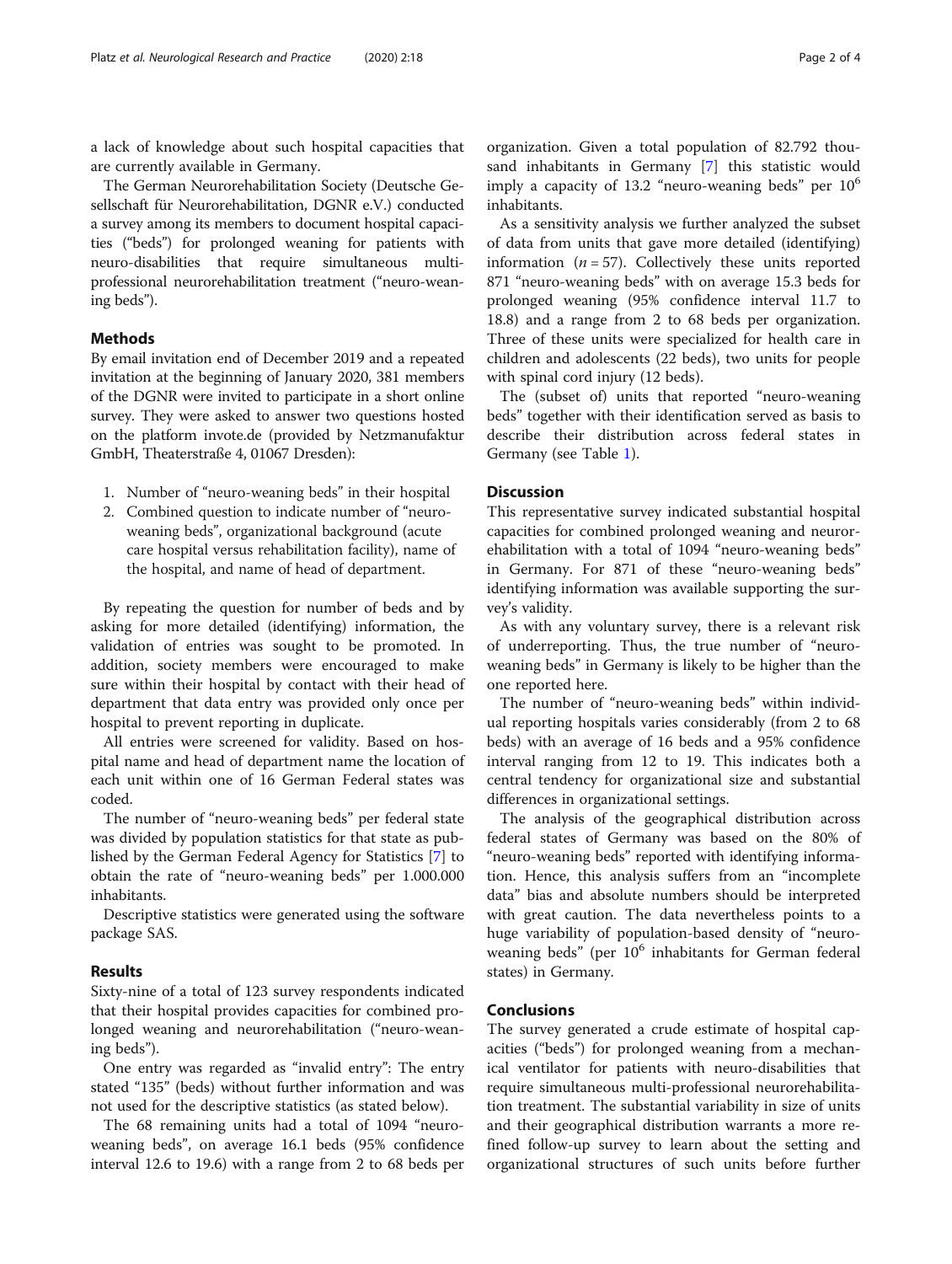<span id="page-2-0"></span>

| <b>Table 1</b> Distribution of reported hospital capacities for<br>combined prolonged weaning and neurorehabilitation across<br>federal states in Germany |                    |                   |                                         |  |
|-----------------------------------------------------------------------------------------------------------------------------------------------------------|--------------------|-------------------|-----------------------------------------|--|
| Federal state                                                                                                                                             | Number of<br>units | Number<br>of beds | Beds per 10 <sup>6</sup><br>inhabitants |  |
| Baden-Württemberg                                                                                                                                         | 8                  | 80                | 73                                      |  |

| Baden-Württemberg      | 8              | 80  | 7.3  |
|------------------------|----------------|-----|------|
| Bayern                 | 8              | 138 | 10.6 |
| Berlin                 | 4              | 37  | 10.2 |
| Brandenburg            | 5              | 85  | 33.9 |
| Bremen                 | 0              |     |      |
| Hamburg                | 3              | 88  | 48.1 |
| Hessen                 | 5              | 114 | 18.3 |
| Mecklenburg-Vorpommern | 3              | 75  | 46.6 |
| Niedersachsen          | 8              | 85  | 10.7 |
| Nordrhein-Westfalen    | 4              | 46  | 2.6  |
| Rheinland-Pfalz        | $\overline{2}$ | 21  | 5.2  |
| Saarland               | 0              |     |      |
| Sachsen-Anhalt         | 1              | 18  | 18.1 |
| Sachsen                | 2              | 26  | 6.4  |
| Schleswig-Holstein     | 3              | 53  | 18.3 |
| Thüringen              | 1              | 5   | フ3   |

conclusions can be drawn. However, this survey already confirms the high relevance of these "neuro-weaning" capacities for the recovery from breathing failure and hence the avoidance of long-term intensive home care. The number of people in need for invasive long-term ventilation in Germany dramatically increased over the past 15 years to an estimate of currently 20.000 patients, implying additional health care costs of around 4 billion Euros per year [3]. It is estimated that approximately 10.000 patients with neuro-disabilities in need for weaning from mechanical ventilation can be taken care of each year with the capacity of 1094 "neuro-weaning beds" of this survey. Given a success rate of 65 to 75% [4, [6](#page-3-0)], they collectively might prevent an estimated 7000 new cases of long-term ventilation per year, let alone the other neurorehabilitation achievements in terms of disability reduction and re-gaining autonomy with activities of daily living.

#### Abbreviations

DGNR: Deutsche Gesellschaft für Neurorehabilitation e.V.; SBT: Spontaneous breathing trial

#### Acknowledgements

The help of Katherina Rupp, medical documentation assistance is gratefully acknowledged.

Group authorship (individual members of the author group): Thomas Platz. BDH-Klinik Greifswald, Centre for Neurorehabilitation, Intensive and Ventilation Care, Spinal Cord Injury Unit; & Neurorehabilitation Research Unit, University Medical Centre Greifswald, Greifswald, Germany Andreas Bender. Therapiezentrum Burgau & Department of Neuroloy, Ludwig-Maximilians-University, Munich, Germany

Christian Dohle, MEDIAN Klinik Berlin-Kladow & Center for Stroke Research Berlin, Charité – University Medicine Berlin, Berlin, Germany Anna Gorsler, Kliniken Beelitz GmbH Neurologische Rehabilitationsklinik, Beelitz-Heilstätten, Germany Stefan Knecht, Neurorehabilitation Center Meerbusch & Rehabilitative Neurowissenschaften am Institut für Klinische Neurowissenschaften der Heinrich Heine Universität Düsseldorf, Germany

Joachim Liepert, Kliniken Schmieder Allensbach, Allensbach, Germany Thomas Mokrusch, Rehazentrum Gernsbach, Gernsbach, Germany Michael Sailer, MEDIAN Klinik NRZ Magdeburg, An-Institut für Neurorehabilitation der OvG Universität Magdeburg, Magdeburg, Deutschland

#### Authors' contributions

TP collected, analyzed, and interpreted the data regarding "neuro-weaning beds" and wrote a first draft of the manuscript. All authors read and edited the manuscript, and approved the final manuscript.

#### Authors' information

Thomas Platz acts as president of the DGNR, Christian Dohle as president elect, Thomas Mokrusch as past president.

#### Funding

This work was supported by the BDH Bundesverband Rehabilitation e.V. (charity for neuro-disabilities) by a non-restricted personal grant to TP. The sponsors had no role in the decision to publish or any content of the publication.

#### Availability of data and materials

The datasets generated during this survey are not publicly available, since no consent to share the hospital-based information has been obtained. Confidential inspection of the data is possible at the site of the corresponding author on reasonable request.

#### Ethics approval and consent to participate

Not applicable.

# Consent for publication

Not applicable.

#### Competing interests

The authors declare that they have no competing interests.

#### Author details

<sup>1</sup>Presidium of the German Neurorehabilitation Society (Deutsche Gesellschaft für Neurorehabilitation, DGNR e.V.), Rheinbach, Germany. <sup>2</sup>BDH-Klinik Greifswald, Neurorehabilitation . Ventilation and Intensive Care . Spinal Cord Injury Unit, Karl-Liebknecht-Ring 26a, 17491 Greifswald, Germany. 3 Neurorehabilitation Research Group, Universitätsmedizin Greifswald Greifswald, Germany.

#### Received: 10 March 2020 Accepted: 19 May 2020 Published online: 01 July 2020

#### References

- 1. Boles, J. M., Bion, J., Connors, A., Herridge, M., Marsh, C., Pearl, R., et al. (2007). Weaning from mechanical ventilation. The European Respiratory Journal, 29, 1033–1056.
- 2. Deutsche Gesellschaft für Pneumologie und Beatmungsmedizin e.V. (DGP) (2019). S2k guideline "prolongiertes weaning". [https://www.awmf.org/](https://www.awmf.org/leitlinien/detail/ll/020-015.html) [leitlinien/detail/ll/020-015.html.](https://www.awmf.org/leitlinien/detail/ll/020-015.html) Accessed 3 Feb 2020.
- Köhler, D. (2019). Tremendous increase of home care in ventilated and tracheostomized patients - reasons, consequences, solutions. Deutsche Medizinische Wochenschrift, 144, 282–285.
- 4. Pohl, M., Bertram, M., Bucka, C., Hartwich, M., Jöbges, M., Ketter, G., Leineweber, B., Mertl-Rötzer, M., Nowak, D. A., Platz, T., Rollnik, J. D., Scheidtmann, K., Thomas, R., von Rosen, F., Wallesch, C. W., Woldag, H., Peschel, P., & Mehrholz, J. (2016). Rehabilitationsverlauf von Patienten in der neurologisch-neurochirurgischen Frührehabilitation: Ergebnisse einer multizentrischen Erfassung im Jahr 2014 in Deutschland. Nervenarzt, 87, 634–644.